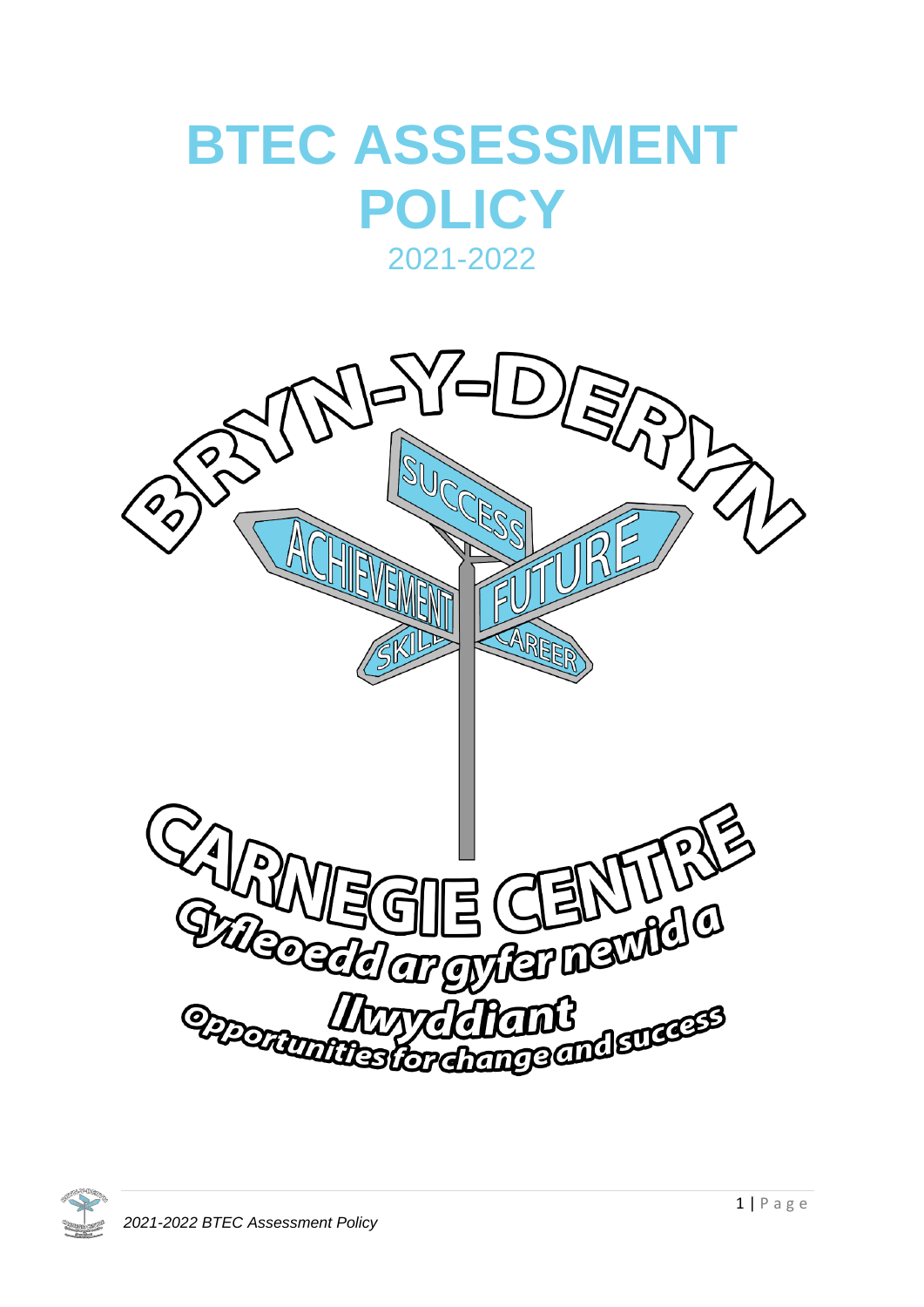For the purpose of this policy where you read Bryn y Deryn (ByD) it means Bryn y Deryn & The Carnegie Centre

## **Assessment Policy**

### **Aim:**

- 1. To ensure that assessment methodology is valid, reliable and does not disadvantage or advantage any group of learners or individuals
- 2. To ensure that the assessment procedure is open, fair and free from bias and to national standards
- 3. To ensure that there is accurate and detailed recording of assessment decisions

In order to do this, Bryn y Deryn and Carnegie Centre will:

- Ensure that learners are provided with assignments that are fit for purpose, to enable them to produce appropriate evidence for assessment
- Produce a clear and accurate assessment plan at the start of the programme/academic year
- Provide clear, published dates for handout of assignments and deadlines for assessment
- Assess learner's evidence using only the published assessment and grading criteria
- Ensure assessment practices meet current BTEC assessment requirements and guidance
- Ensure that assessment decisions are impartial, valid and reliable
- not limit or 'cap' learner achievement if work is submitted late
- Develop assessment procedures that will minimise the opportunity for **Malpractice**
- Maintain accurate and detailed records of assessment decisions
- Maintain a robust and rigorous internal verification procedure
- Provide samples for standards verification/external examination as required by the awarding organisation
- Monitor standards verification/external examination reports and undertake any remedial action required
- Share good assessment practice between all BTEC programme teams
- Ensure that BTEC assessment methodology and the role of the assessor are understood by all BTEC staff
- Provide resources to ensure that assessment can be performed accurately and appropriately
- Maintain and store securely all assessment and internal verification records in accordance with Pearson Approval Centre Agreement

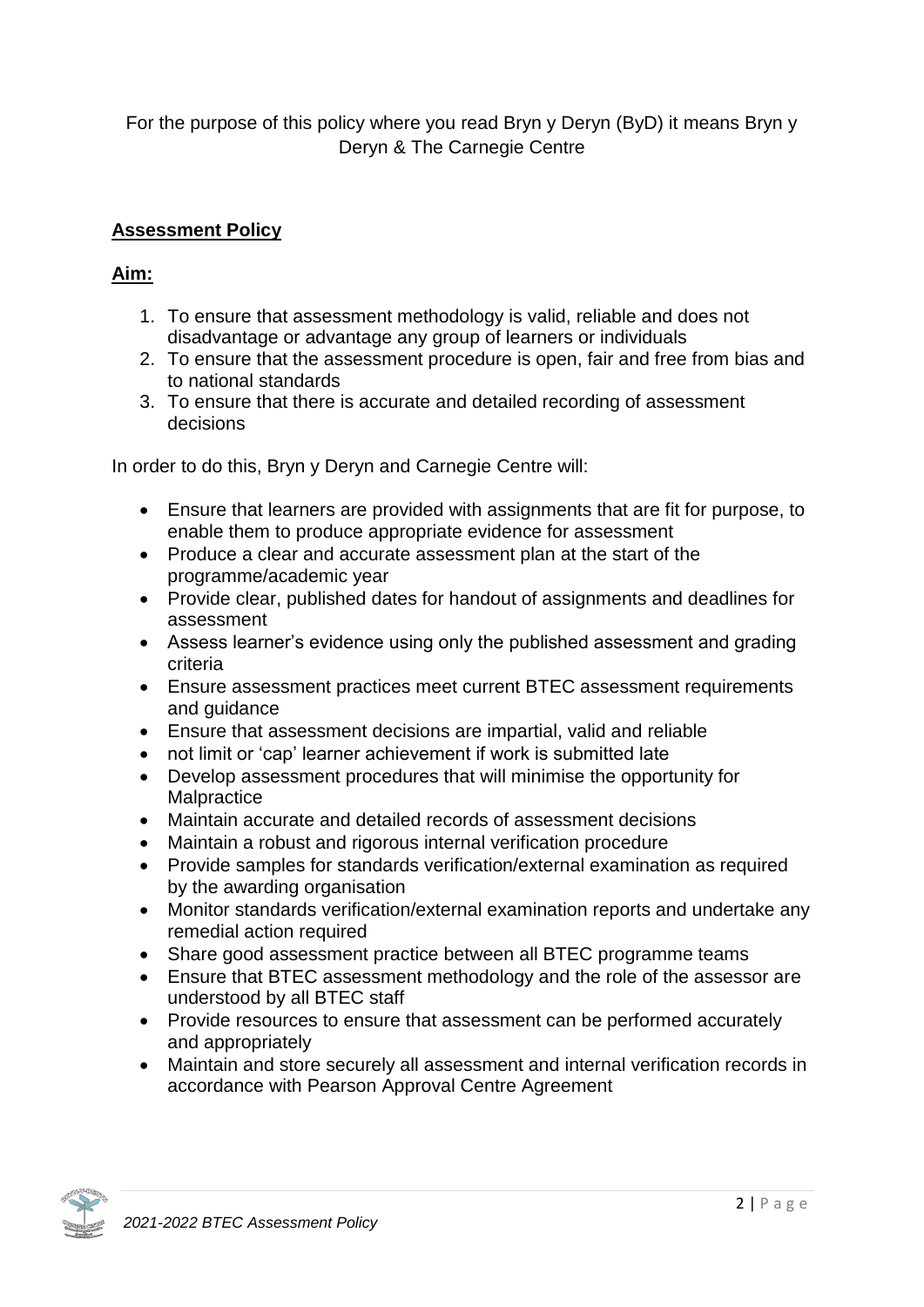### **Procedures for:**

- Assessment
	- o We adhere to BTEC/Pearsons guidelines
- Resubmission/ retakes (as appropriate)
	- o We adhere to BTEC/Pearsons guidelines
- Assignment design / assignment brief
	- o We adhere to BTEC/Pearsons guidelines
- Assessment plans
	- o There is a comprehensive planned cycle of events to ensure learners progress
- Assessment recording/ tracking for learners
	- o Teachers complete the predicted grades database every half term
	- o Teachers input regularly into the standardise school BTEC tracking form which the lead IV monitors

#### **Staff Roles and Responsibilities for each Process:**

| F Simpson      | <b>Quality Nominee</b>   |
|----------------|--------------------------|
|                | <b>Head of Centre</b>    |
| R Mann         | <b>Internal Verifier</b> |
|                | <b>Assistant Head</b>    |
| T Leahy        | <b>Exams Officer</b>     |
| J Holland      | Teacher                  |
|                | Assessor                 |
| <b>K</b> Miles | Teacher                  |
|                | Assessor                 |

## **Key Dates and Actions**

Where the aims of this policy are not possible due to pupils joining the centre any time through the academic year, pupils will be entered and certification will be applied for any units successfully achieved whilst the learner is with Bryn y Deryn.

Key dates:

Sept – Oct: All learners currently at BYD & CC to be register to courses.

Oct – Nov: Learner that have join late to be registered for courses.

Jan – Exam Officer to liaise with subject teachers to action any withdraws or late enrollment.

Jan – Subject teachers meet to track grades and moderate.